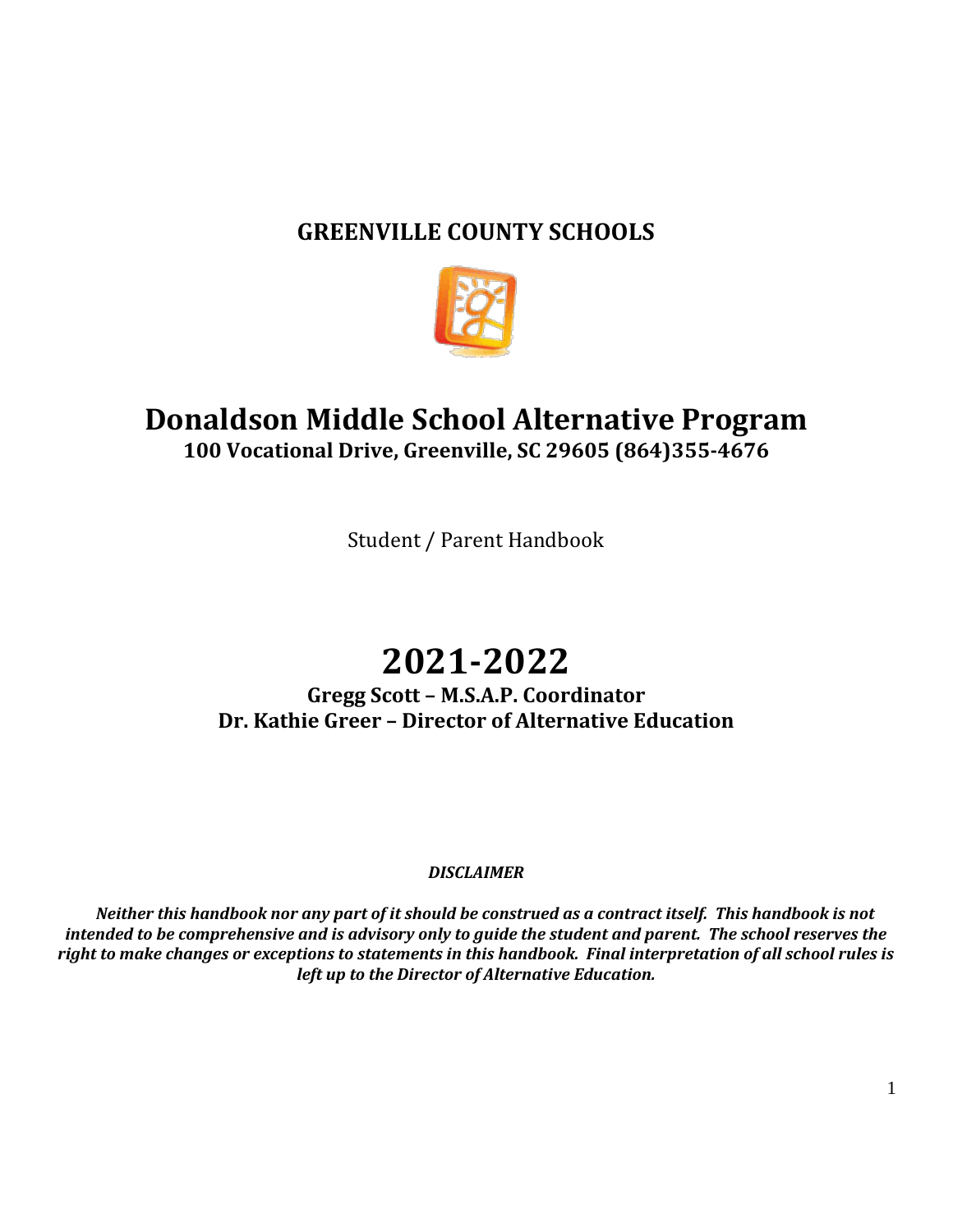#### DONALDSON MSAP STAFF

| MSAP Coordinator                        | Mr. Gregg Scott - 355-4669  |  |
|-----------------------------------------|-----------------------------|--|
| Secretary                               | Ms. Lyn Maynard -355-4676   |  |
| Math/Social Studies Instructor          | Mr. Sene-355-4675           |  |
| Language Arts/Social Studies Instructor | Ms. Harris-355-4686         |  |
| Science/Social Studies Instructor       | Mrs. Cook-355-4658          |  |
| Guidance Counselor                      | Ms. Leslie Benson-355-5187  |  |
| Paraprofessional                        | Ms. Melanie Legier-355-4668 |  |

# DAILY SCHEDULE

| Period                 | Time            | <b>Harris</b>                                         | Cook                                 | Sene                                 |
|------------------------|-----------------|-------------------------------------------------------|--------------------------------------|--------------------------------------|
| Arrival                | $8:45 - 9:15$   | Student Arrival/Breakfast/Bathroom                    |                                      |                                      |
| 1 <sup>st</sup> period | $9:15 - 10:10$  | Level 1 Work                                          | Level 2 Work                         | Level 3 Work                         |
| 2 <sup>nd</sup> Period | $10:10 - 11:00$ | 8 <sup>th</sup> Grade ELA                             | 6 <sup>th</sup> Grade Science        | 7 <sup>th</sup> Grade Math           |
| 3rd Period             | $11:00 - 11:50$ | 6 <sup>th</sup> Grade ELA                             | 7 <sup>th</sup> Grade Science        | 8 <sup>th</sup> Grade Math           |
| 4 <sup>th</sup> Period | $11:50 - 12:40$ | 7 <sup>th</sup> Grade ELA                             | 8 <sup>th</sup> Grade Science        | 6 <sup>th</sup> Grade Math           |
| Lunch                  | $12:40 - 1:10$  |                                                       |                                      |                                      |
| 5 <sup>th</sup> Period | $1:10 - 2:00$   | 6 <sup>th</sup> Grade Social Studies                  | 7 <sup>th</sup> Grade Social Studies | 8 <sup>th</sup> Grade Social Studies |
| 6 <sup>th</sup> Period | $2:00 - 2:30$   | Study Hall/Remediation                                | Study Hall/Remediation               | Study Hall/Remediation               |
| 7 <sup>th</sup> Period | $2:30 - 3:00$   | Outside Time/ Detention *                             |                                      |                                      |
| Dismissal              | 3:00            | Dismissal Times<br>Car Riders 3:00<br>Bus Riders 3:00 |                                      |                                      |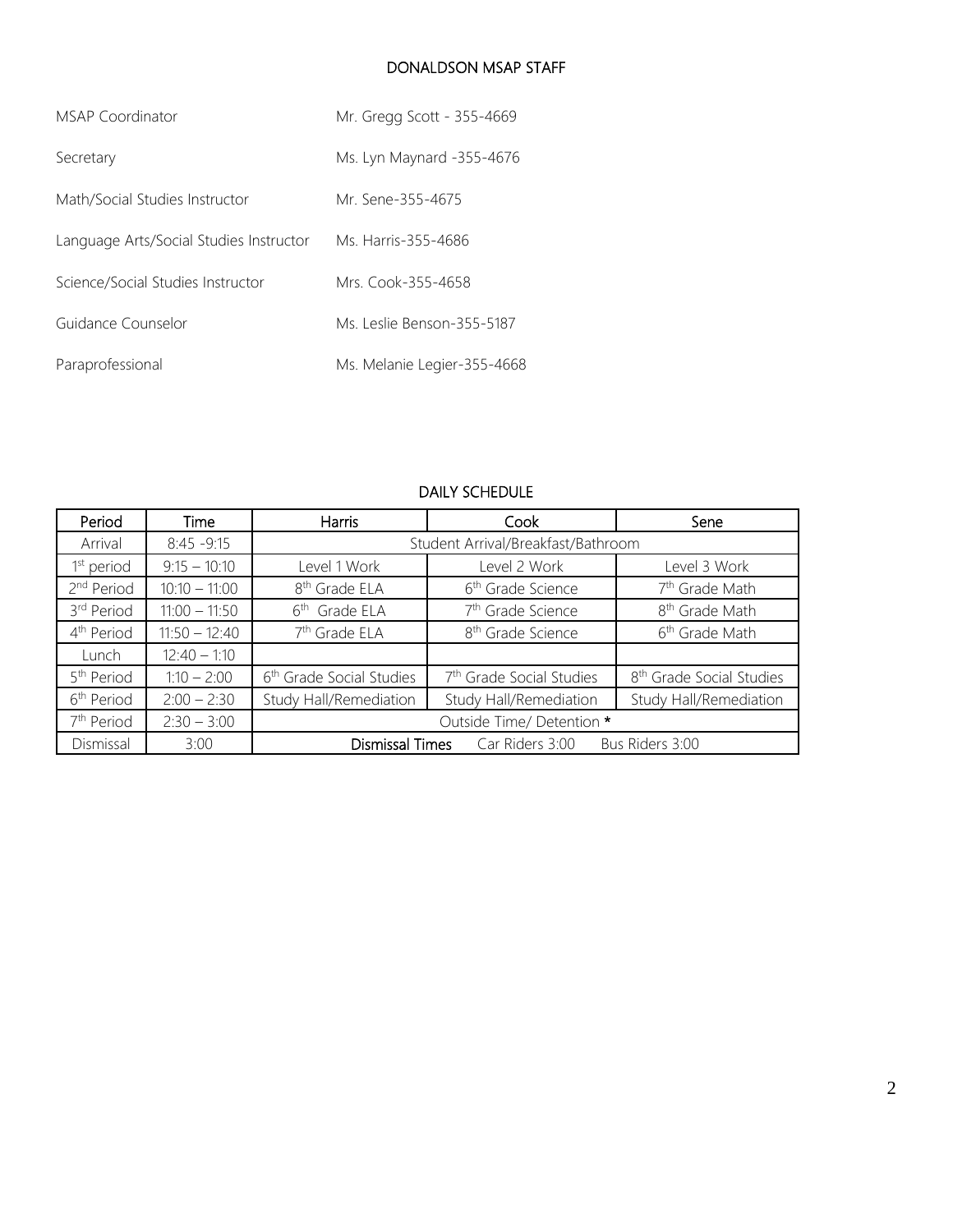# The Middle School Alternative Program

The Middle School Alternative Program provides services to students in grades six through eight who are experiencing difficulty at the middle school level. Students with frequent discipline problems and academic deficiencies are considered for acceptance into the program. These students are identified as those that interfere with the learning of other class members and refuse to follow The School District Discipline Code. Students attending this program receive intense instruction in "Life Skills" and are placed on a behavior management system. Students will normally attend this program for a minimum of one quarter (9 weeks). Transportation and lunch are provided. For additional information call: Donaldson MSAP 355-4676.

#### Education Plan

- 1. Raise the academic challenge and performance of each student
- 2. Ensure quality personnel in all positions
- 3. Provide a school environment supportive of learning
- 4. Effectively manage and further develop necessary financial resources
- 5. Improve public understanding and support of public schools

#### Mission

The Alternative Programs of The School District of Greenville County will provide short term educational settings which offer instructional programs to address the behavioral, academic and social needs of at-risk students.

#### **Beliefs**

- 1. All students are capable of learning.
- 2. All students are individuals with unique needs.
- 3. Students have a desire to be successful.
- 4. Students deserve respect, acceptance and encouragement.
- 5. Students should be provided a safe environment for learning.
- 6. Students need a curriculum that provides opportunities for academic and social development.
- 7. Education is the responsibility of the home, school, student and community.

#### Objectives/Goals

- 1. Assist students in developing skills necessary to be successful in a regular school setting.
- 2. Assist students in developing self-discipline and a sense of personal responsibility for their own actions.
- 3. Assist students in improving academic skills.
- 4. Provide students with a safe and nurturing environment for learning.
- 5. Provide differentiated instruction with a standards based curriculum that meets the needs of students.
- 6. Provide opportunities for students to develop a more positive self-concept.
- 7. Assist students in identifying barriers that inhibit their educational and social development.

#### Entrance Requirements

Students are placed in the Donaldson Middle School Alternative Program through one of the following ways:

- 1. Administrative Placement By District Level Staff
- 2. Board placement

#### Exit Requirements

Program exit requirements will be explained to parents and students during the enrollment conference. Because students enter and exit the Alternative Program at various times during the school year, we do not adhere to a set number of days per student. We do require that students demonstrate over a substantial period of time the ability to function academically and socially in the regular school environment. Our staff will contact parents periodically to answer questions and share student progress.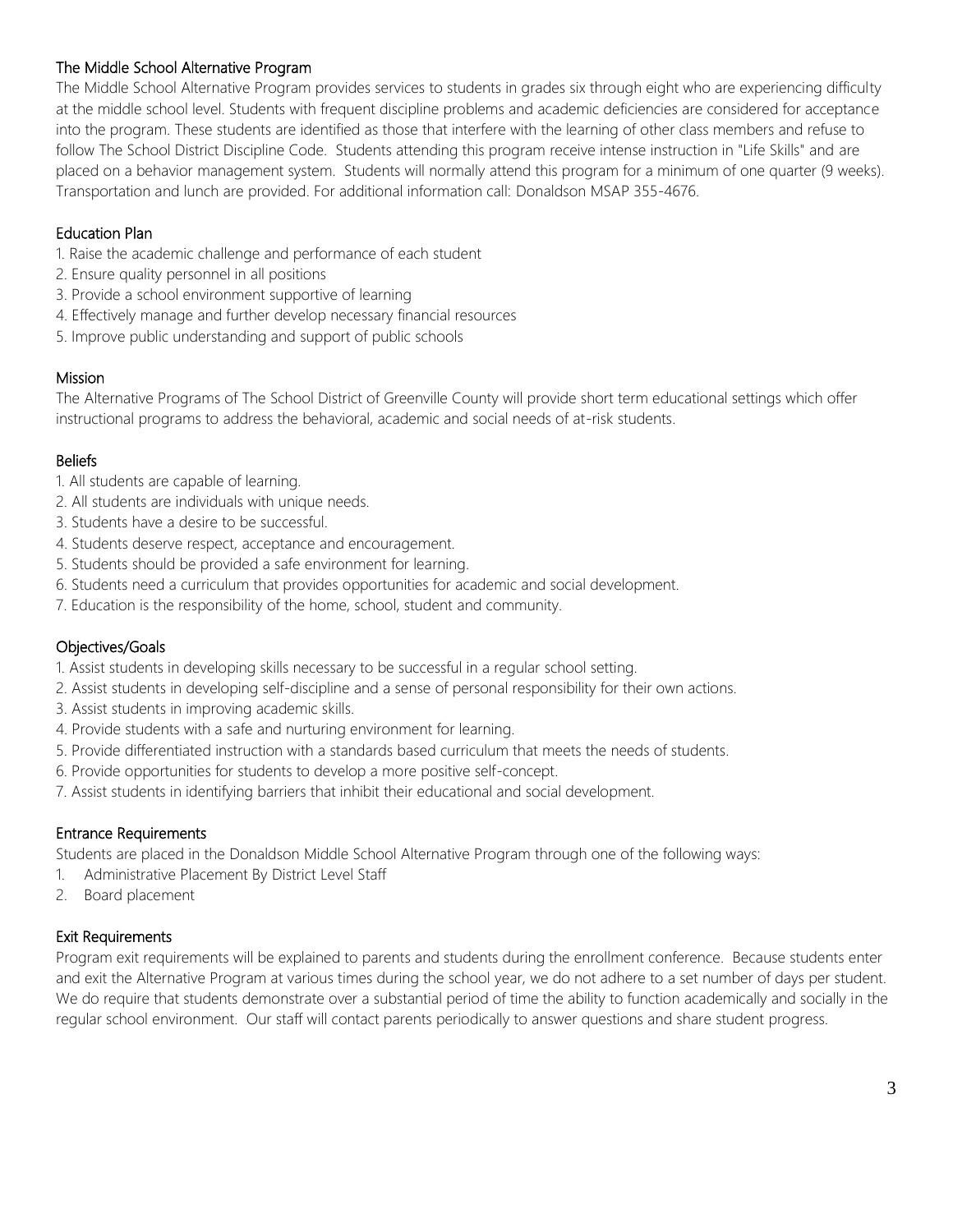## Academic Plan/Grades

The Donaldson Middle School Alternative program offers the same curriculum as the regular schools. Mathematics and Language Arts are individualized; Social Studies and Science are taught using a blend of curricular objectives across grade-level.

 $A = 90 - 100$  $B = 89 - 80$  $C = 79 - 70$  $D = 69 - 60$  $F = 59$  or below

#### Guidance Counselor

The counselor will conduct individual and group Life Skills. Our counselor will also assist with academic plans, responsive services, support services, and testing.

#### School & Office Hours

The school day for students begins at 8:45 A.M. and ends at 3:00 P.M. Someone will be available in the office to assist parents and / or students between the hours of 8:00 A.M. - 3:30 P.M. If special assistance is needed, please schedule a conference to meet with the appropriate personnel. Students may be dropped off at 8:45 AM. Students should be picked up by 3:30 PM. Parents must contact the Main Office and submit written permission should their child request to ride with someone other than the designee assigned by the parent during the intake procedure. Parents must also give written permission for a student to walk home from Donaldson MSAP.

#### ADDRESS / PHONE CHANGES

Any student who has a change of address or phone number during the school year should report the new information to the office immediately.

#### **Medication**

All medications shall be maintained in the main office. Proper forms from parent and physician must be completed and on file. We cannot dispense any medication without parental and physician consent.

#### Homework

The Alternative Program considers homework an integral part of the curriculum. Teachers will assign homework according to the objectives of the course. Homework assignments count toward a student's grade and should be completed and turned in when assigned.

#### Transportation/Student Drop Off

All students will have the opportunity to take advantage of District Bus Transportation Services. Students not permitted to be transported on the bus will be dropped off at the designated area specified during the intake conference. No student will be allowed to ride with other drivers unless specified by the parent/guardian. Parents wanting to pick up students in the afternoon must do so prior to bus pickup. This would mean that parents should plan to pick up their student by 3:05 pm. Any student not picked up by 3:05 pm will be place on the bus to insure that he or she has transportation home.

#### Transportation Rules

The School District of Greenville County must ensure that the bus ride to and from school is a safe one. All bus riders are required to follow bus safety rules at all times. Failure to do so will result in disciplinary sanctions, possibly including exclusion from the bus. Usual school disciplinary sanctions, such as suspension and expulsion, may also be imposed.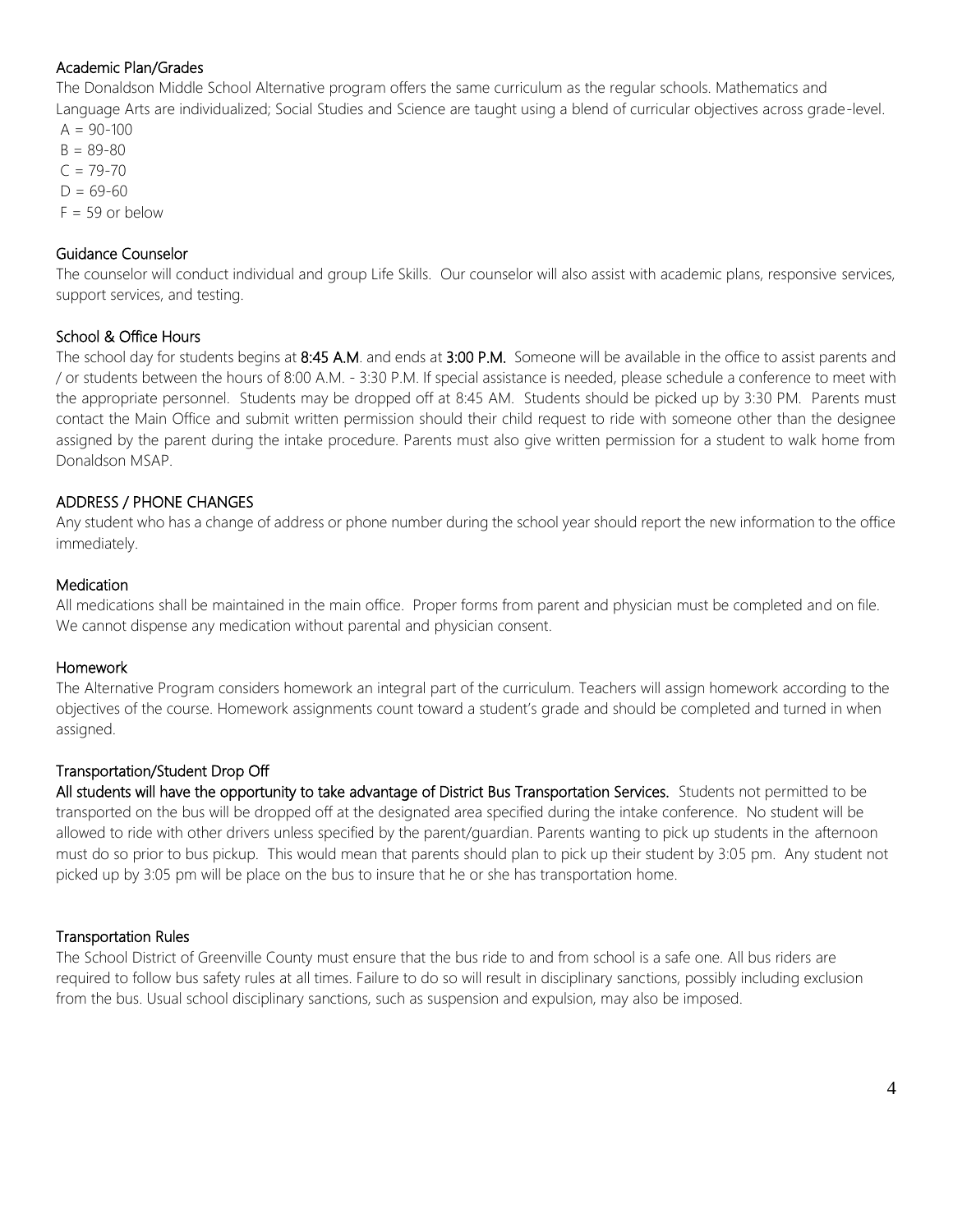# Each bus rider is expected to:

- follow the driver's directions;
- sit in the assigned seat;
- keep hands, arms, legs, and objects to himself and inside the bus;
- refrain from cursing, name calling, gestures, or loud talking;
- refrain from pushing, shoving, or annoying other students;
- refrain from eating, drinking, chewing gum, or littering;
- obey all points of the Code of Conduct.

#### **Visitors**

Visitors are not allowed on campus unless permission has been granted from the office. Students are not to invite relatives or friends to school for class visits. With permission, parents are welcome to visit school. Expelled or suspended students are not allowed on school grounds.

#### Parent/Teacher Communication

Parents should receive a progress report from the teacher on their child approximately every  $3\frac{1}{2}$  - 4 weeks. Parents should also expect an occasional phone call from teachers to update the student's progress. All parents are encouraged to contact the school to set up a conference with a student's teacher(s) by calling 355-4676. Teachers may also request conferences if needed.

#### Early Dismissals

When a student needs to leave school early, he or she must bring a note stating the reason for the early dismissal and the phone number where parent(s) or guardian(s) may be reached. This note must be in the office by 8:45 A.M Although parent notes will be honored, early dismissal will be classified as excused or unexcused. Work may not be made up for unexcused dismissals. Classes missed during early dismissal count against the maximum number of days allowed.

#### Personal Belongings

Book bags and backpacks are not allowed within the school. Students should keep all personal belongings with them at all times. Any items of value should be left at home. Furthermore, students should not bring money to school. The school and the School District of Greenville County are not responsible for theft or loss of personal belongings. There will be absolutely no food, drink or gum allowed in class.

#### Hall Passes

Students should be in the halls only at the beginning and the close of school or while moving from one class to another. Students must have a pass from their teacher.

#### Attendance

School is compulsory between the ages of six and seventeen, by state statute. The maximum age for public school attendance is 21. However, a student who reaches his twenty-first birthday while enrolled as a high school senior and is a candidate for graduation may remain to complete that school year. Please submit a note from your child's physician or from a court mandated appointment after each absence. Students are not allowed more than 10 unexcused absences.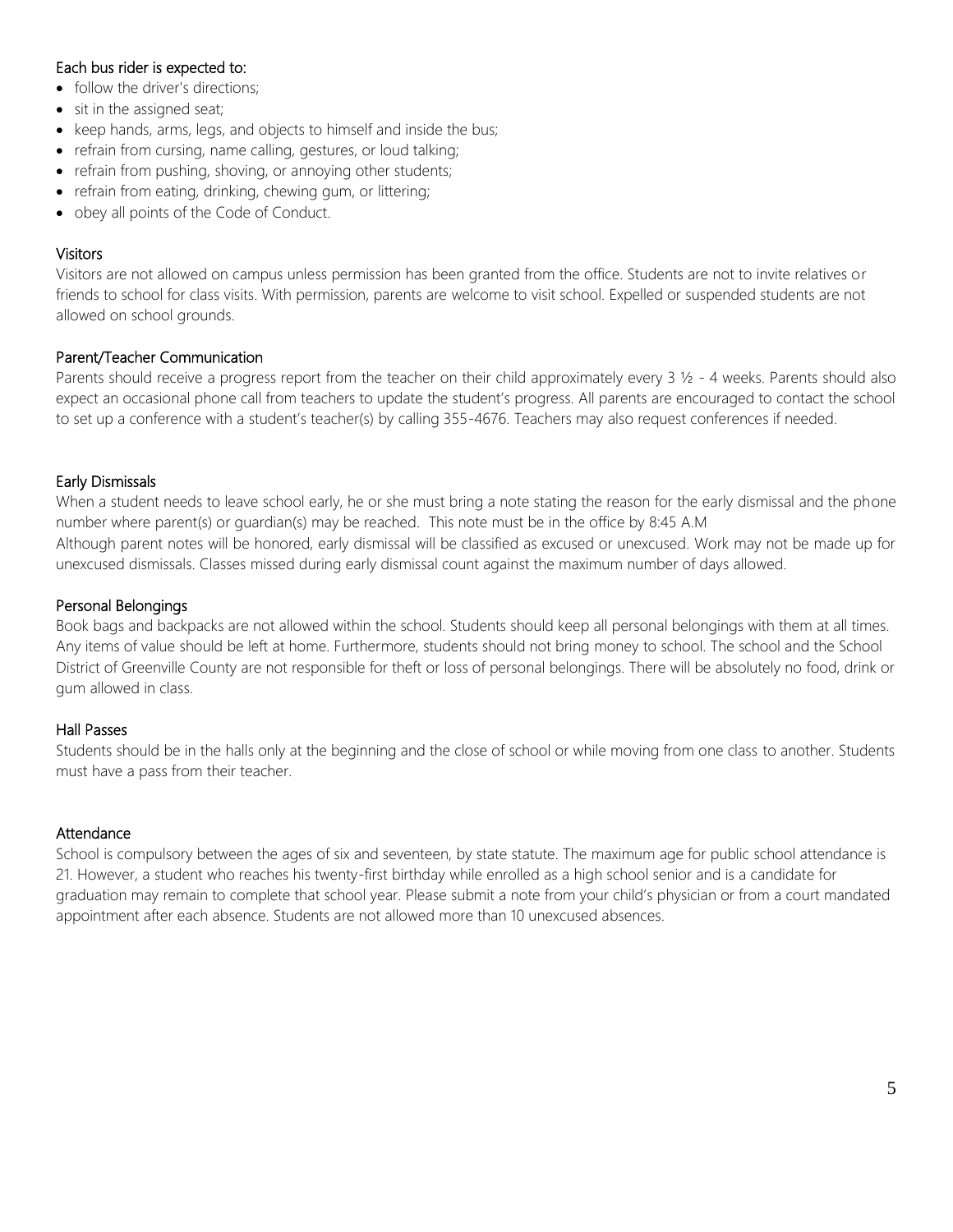# Donaldson MSAP Discipline Plan

Donaldson MSAP will assess each student's daily performance based on the following criteria:

- 1. Dress
- 2. Cooperation with staff and students
- 3. Respect for staff and students
- 4. Calm and in control
- 5. Productive in academic and extra-curricular activities

Behavioral interventions are based on daily behavioral performance within the classroom to removal from the classroom environment. The following steps are implemented for most problem behaviors:

- Students may earn the right to re-enter class by successfully completing Time Recovery. There is to be no talking in Time Recovery. The parent/guardian will be contacted and informed of the situation.
- Time Recovery is an opportunity for the student to identify what took place that was inappropriate. Students may be re-admitted to class when they are calm and refocused on how they will fix their problem and become a productive student.
- If the student continues to refuse to cooperate, the parent must come and pick the student up. If the parent cannot be reached the student will be suspended out of school the following day. A parent conference will be held to assist the parent and student in correcting this behavior
- Students will be charged by Law Enforcement for fighting and disturbing school.
- Pink sheets will be written when a disturbance in the classroom has happened. Parents will be notified and students will fix the problem during the end of the day. Too many pink sheets can lead to a suspension from school.

#### Student Behavior Code

#### Student Behavior (Policy JCDA)

The Board expects students to conduct themselves in an orderly, courteous, dignified and respectful manner. This requirement refers to their actions toward other students and teachers, their language, their dress and their manners. The Board believes selfdiscipline is an interpersonal goal of public education. Students have a responsibility to know and respect the policies, rules and regulations of the school and District. Violations of such policies, rules and regulations will result in disciplinary actions. The Board directs students to the District's Behavior Code set forth in this policy and the student handbook for their individual school. The Board authorizes its school authorities to employ probation and suspension and to recommend expulsion, if necessary, to enforce this policy.

#### **Suspension**

The Board provides due process of law to students, parents/ legal guardians and school personnel through procedures for the suspension of students, which are consistent with federal law, state law and regulation and local policy. According to state law, the Board may authorize the suspension of a student from school for commission of any crime, gross immorality, gross misbehavior, persistent disobedience or for violation of written rules and regulations established by the District Board of Trustees (Student Behavior Code Policy JCDA), or the State Board of Education. The Board may also authorize the suspension of a student when the presence of the student is detrimental to the best interest of the school. Suspension means a student cannot attend school or be on the school grounds cannot attend any program at the school in the daytime or at night and cannot ride a school bus.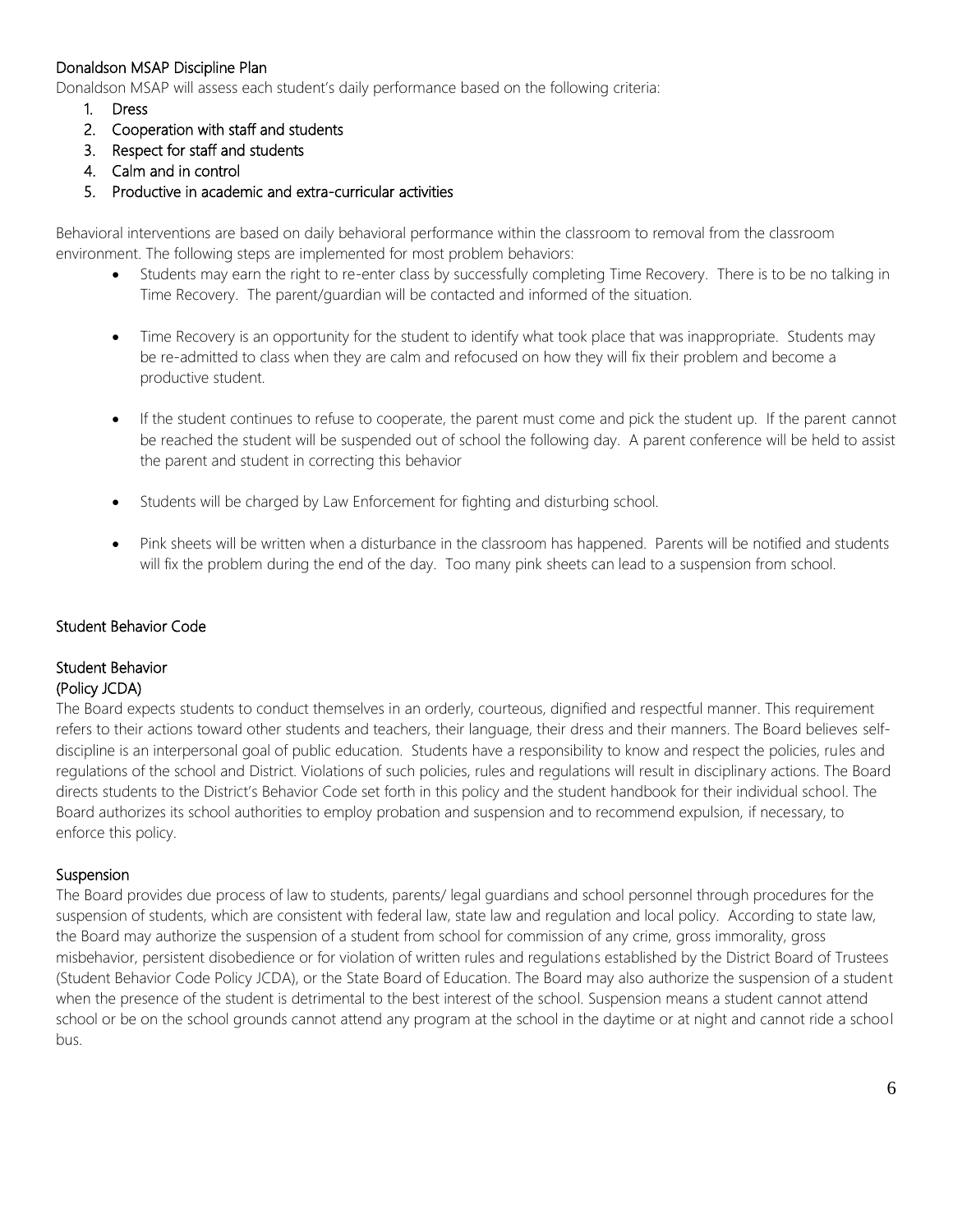Suspension is the exclusion of a student from school and school activities for a period of time not to exceed 10 school days for any one offense. The Board uses the word suspension in this policy to mean either suspension from school or in-school suspension as determined by the principal. The Board delegates the power of suspension to District administrators. Requests for review of suspensions may be made to the principal and the Superintendent's designee. The decision of the Superintendent's designee ends the appeal process for suspensions. However, the Board must review suspensions that occur within the last 10 days of the school year if such suspension would make a student ineligible to receive credit for the school year. Suspension of students who are classified as disabled will be handled consistent with federal and state law and with procedures established by the Board.

#### Expulsion

Expulsion is the removal of a student from a school for the remainder of the school year, except in cases of permanent expulsion. A student may be expelled for any reason listed in the Student Behavior Code Policy JCDA, for the commission of any crime, gross immorality, gross misbehavior or the violation of any other written rules and regulations established by the Board or the State Board of Education, or when the presence of the student is deemed to be detrimental to the best interests of the school. Students who engage in an ongoing pattern of behavior that is disruptive to the orderly operations of the school shall be recommended for expulsion, as set forth in Policy JCDA. Expulsion means the student cannot attend school or be on the school grounds, cannot attend any school-related events or activities on or off campus, and cannot ride a school bus. The Board delegates to a District hearing officer the authority to conduct administrative hearings and expel students. The decision of the hearing officer may be appealed by either the student or the administration to the Board as indicated in Policy JDE.

#### Reporting Bullying, Discrimination, Harassment and Intimidation

The District is committed to fostering an environment that both promotes learning and prevents disruptions in the educational process. Accordingly, the District prohibits all forms of bullying, discrimination, harassment, or intimidation. As provided in Board Policy and Administrative Rule JCDAG, students and parents may file a report of bullying, discrimination, harassment or intimidation by other students, employees of the District, or third parties involved in the school setting.

All reports should be filed with the principal or his or her designee. Reports may also be filed by a student's parent. If the allegation is against the school's administration, the student or parent should file a report directly with the District's Parent Resource Representative. (See Policy JA for contact information). Anonymous reports may be made, but those reports must provide the District with adequate information in order to begin an investigation.

#### Investigations and Consequences

All reports will be investigated promptly, thoroughly, and confidentially. The investigation shall include appropriate steps to determine what occurred and to take actions reasonably calculated to end the harassment, intimidation or bullying, and prevent such misconduct from occurring again. The student and his/her parent shall be informed of the results of the investigation and shall be advised how to report any subsequent problems. However, any discipline of students or staff shall remain confidential.

If the investigation determines that inappropriate conduct has occurred, the administration shall take reasonable, timely, ageappropriate, and effective corrective action. Examples of corrective action include, but are not limited to, disciplinary action against the aggressor, up to and including termination of an employee or expulsion of a student.

The District prohibits retaliation or reprisal in any form against a student or employee who has filed a report. The District also prohibits any person from falsely accusing another person.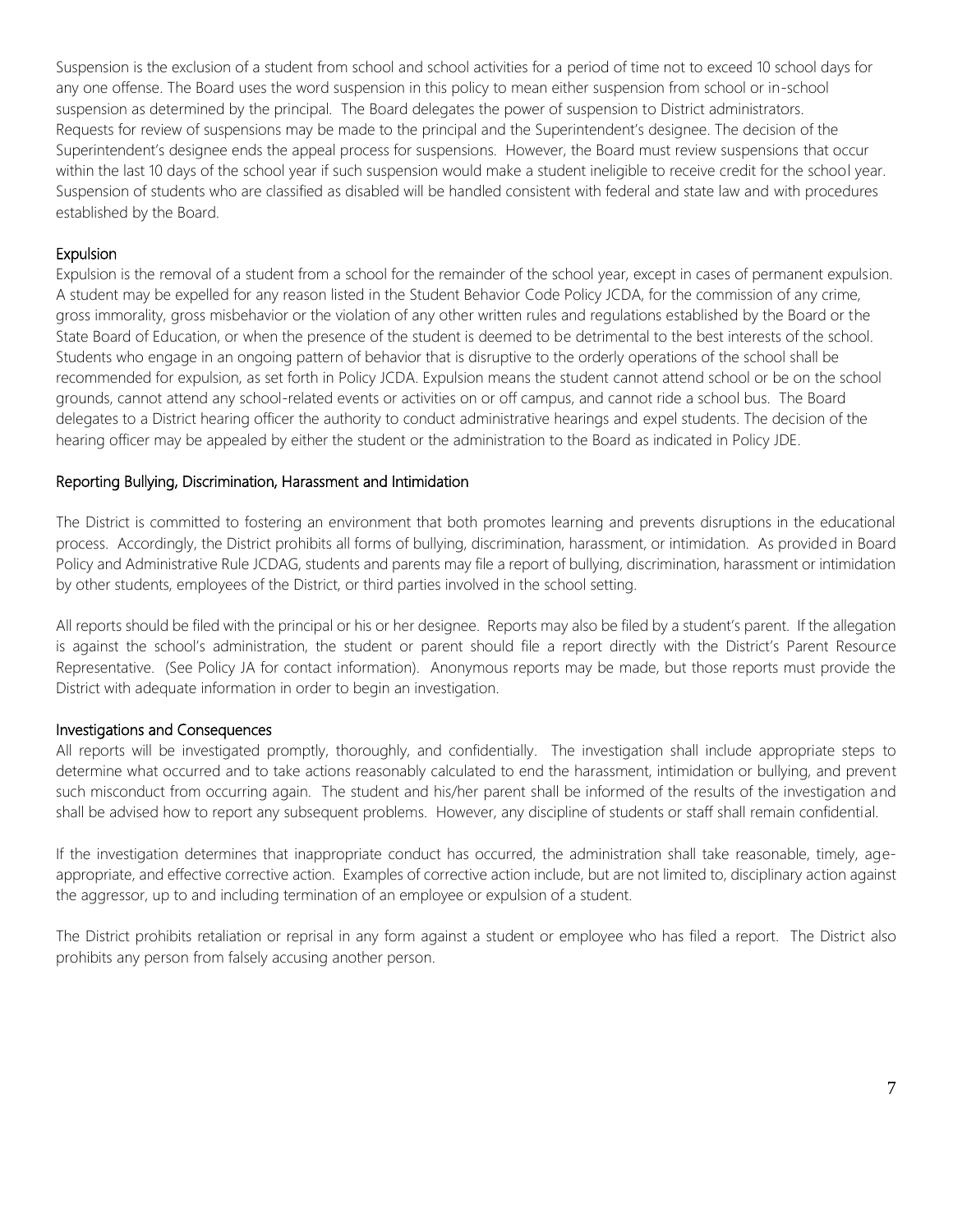# Interrogations by School Personnel and School Resource Officers

Administrators and teachers, as well as school resource officers, may question students about any matter pertaining to the operation of a school and/or enforcement of its rules. The questioning shall be conducted discreetly and under circumstances which will avoid, to the extent practical under the circumstances, unnecessary embarrassment to the person being questioned. School resource officers shall act consistently with law enforcement guidelines should any routine questioning turn into a criminal investigation. Any student who answers falsely or evasively or who refuses to answer an appropriate question may be disciplined.

# Interrogations by Law Enforcement

When law enforcement officers find it necessary to question a student during the school day regarding matters not connected to the school, the principal or his/her designee shall cooperate with law enforcement and shall request to be present, so long as his/her presence does not impede the investigation. The principal or his/her designee should make a reasonable attempt to contact the student's parent/legal guardian and request his/her presence.

#### Weapons (firearms)

The Board or its designee will expel for no less than one calendar year any student who has brought or possessed a firearm on school property, at District or school related functions, or at any setting under the jurisdiction of the Greenville County Schools. For purposes of this section of the policy, weapon is defined as a firearm. The term firearm is defined extensively in the U. S. Code, but generally means a weapon (gun) or destructive device (explosive, incendiary).

# Alcohol Use/Drug Use (Summary of Policy JCDAC)

No student, regardless of age, will possess, use, sell, purchase, barter, distribute, or be under the influence of alcohol or a controlled substance, as defined in S.C. Code Ann. §§ 44-53-110 through 44-53-270, (see the Behavior Code) in the following circumstances:

- on school property (including buildings, grounds, vehicles)
- at any school-sponsored activity, function or event, whether on or off school grounds (including any place where an interscholastic athletic contest is taking place)
- en route to or from, or during any field trip
- during any trip or activity sponsored by the Board or under the supervision of the Board or its authorized agents NOTE: In determining whether a student is under the influence of alcohol or a controlled substance, the student's appearance, behavior, manner, presence of an odor of the substance, and statements made by the student as to the use of controlled substances or alcohol may be considered without regard to the amount of alcohol/controlled substance consumed.

The administration will recommend students who violate this policy for expulsion. The Board intends to expel all students who are determined to have distributed any controlled substance on school grounds.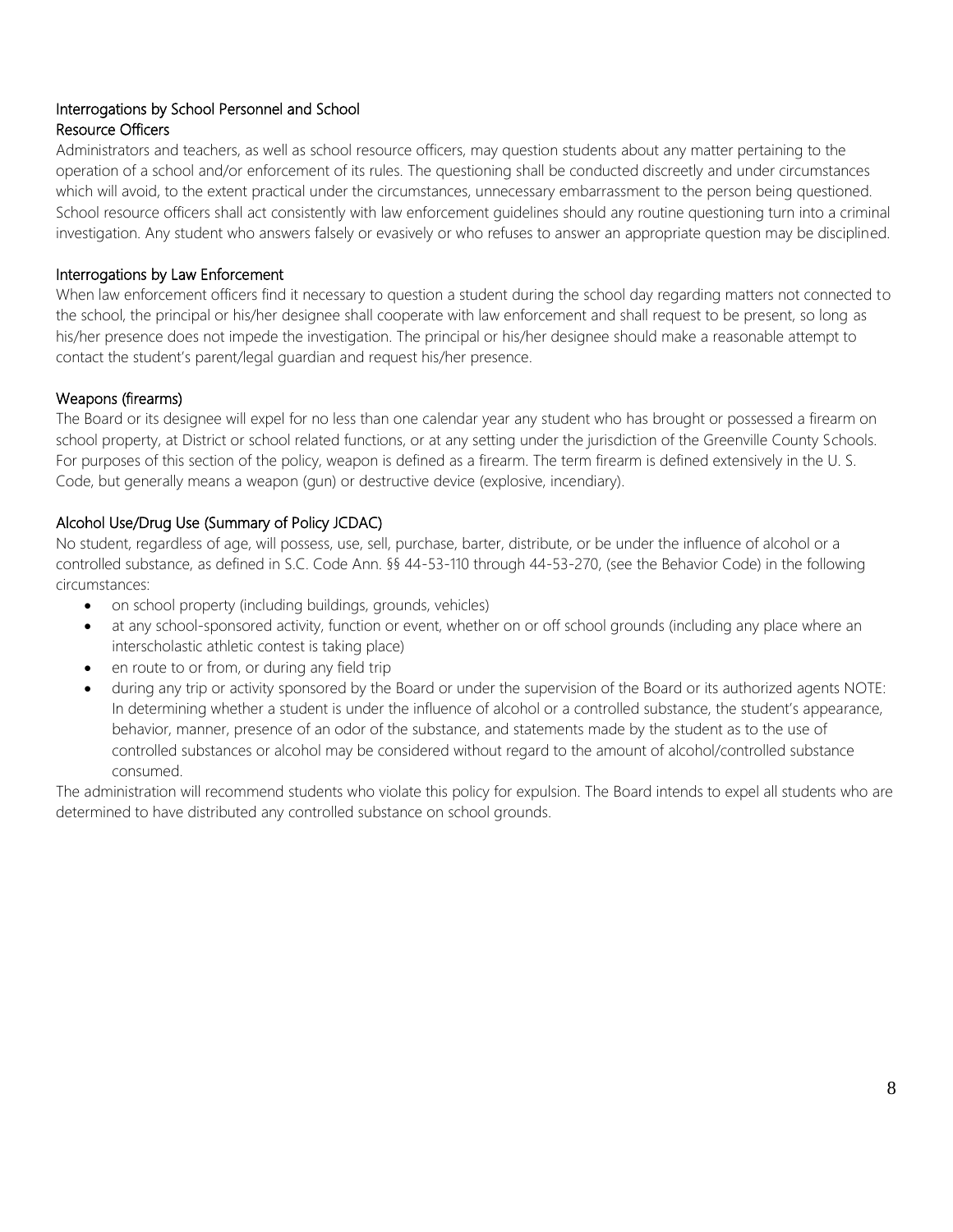# Dress Code (Policy JCDAF)

Greenville County School District students are expected to dress and be groomed in such a way as to not distract or cause disruption in the educational program or orderly operation of the school. Personal appearance of students should promote health and safety, contribute to a climate conducive to teaching and learning, and project a positive image of the District to the community.

- Clothing and/or hair should not be so extreme or inappropriate to the school setting as to disrupt the education process. Therefore, clothing deemed distracting, revealing, overly suggestive or otherwise disruptive will not be permitted.
- Long or short sleeve shirts collared/button or crew shirts allowed, no jerseys or hooded sweatshirts.
- Khaki, Navy Blue, or Black pants only, No jeans, no leggings or yoga pants. Pants must be worn at the natural waistline and undergarments are not to be visible. Pants and slacks must not bag, sag, or drag. Belts are required and all shirts should be tucked in at all times.
- Wearing accessories or clothing that could pose a safety threat to oneself or others is not allowed.
- Nothing see through, mesh or lace.
- Hats and sunglasses may not be worn in the building.
- Attire must not evidence membership or affiliation with a "gang" in any negative sense of the term.
- **Proper shoes must be worn at all times and must cover the entire foot. No sandals or slides.**
- Attire must not be immodest, obscene, profane, lewd, vulgar, indecent or offensive.
- Clothing that inappropriately exposes body parts is not permitted.
- No clothing, jewelry, or tattoos are permitted that display profanity, suggestive phrases, or advertisements for, messages or pictures depicting alcohol, tobacco, drugs, or sex.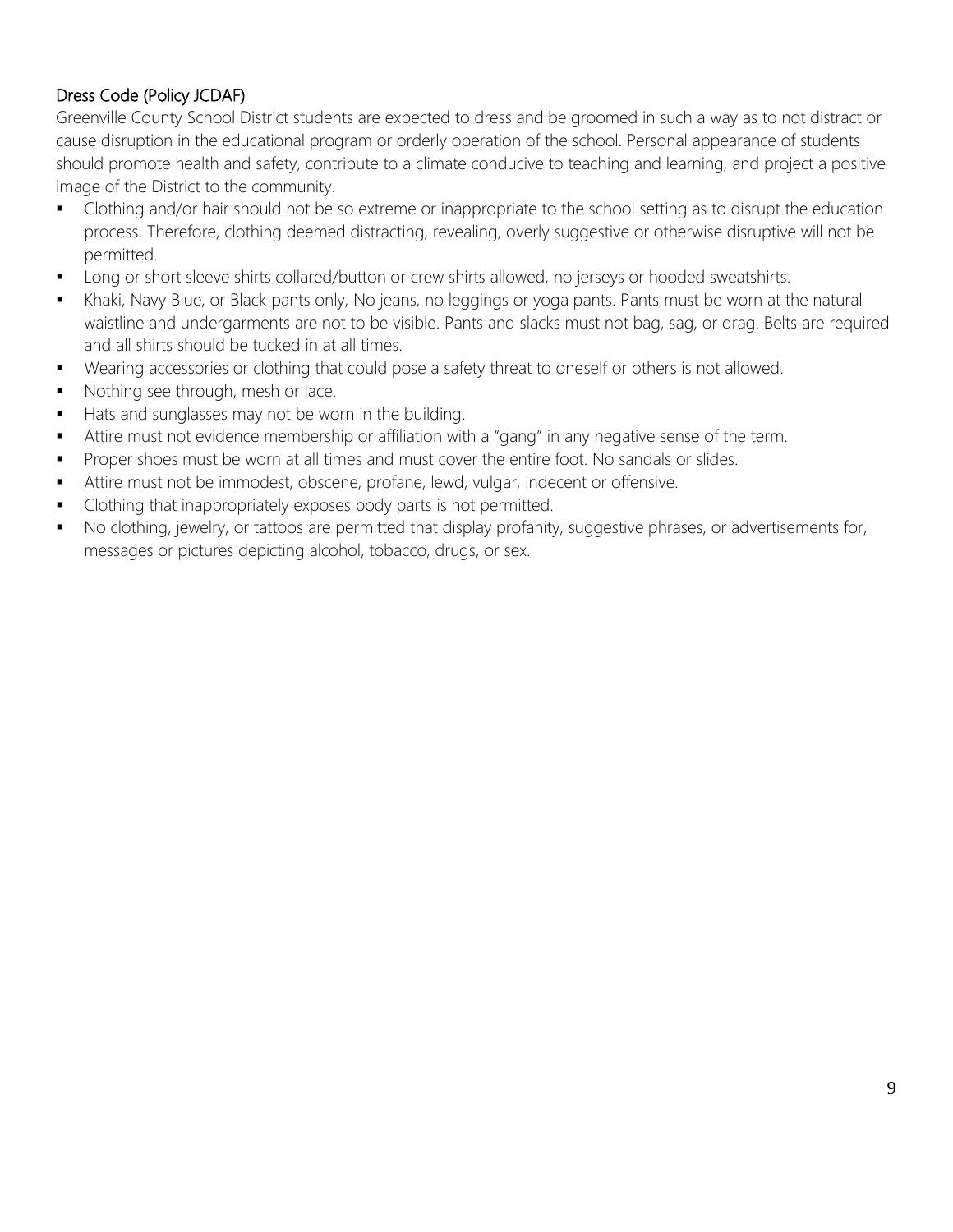# **DONALDSON MIDDLE SCHOOL ALTERNATIVE PROGRAM – DO AND DON'T LIST**

## **DO's**

- 1. Students must wear khaki, navy blue or black pants only (no jeans) and collared or polo shirt tucked in.
- 2. Wear a belt every day.
- 3. Pants must have belt loops no elastic waists.
- 4. Wear School ID every day.
- 5. Girls shirts must be long enough to stay in.
- 6. Keep your personal information to yourself that is, refrain from discussion about why you are here.
- 7. Students will be searched upon arrival. Personal items will be locked up and returned at the end of the school day.
- 8. Complete all academic work.
- 9. Complete homework and turn in when due.

# **Don'ts**

- 1. Do not wear gym shorts under pants.
- 2. Don't come with holes, frays or tears in khaki pants.
- 3. Jackets and hoodies may be worn to school but not during the school day.
- 4. Don't wear flip flops, sandals, slides or house shoes to school.
- 5. Don't wear shirts that show cleavage or bra straps.
- 6. Don't bring cell phones, iPads, MP3 or other devices to DMSAP.
- 7. Don't bring back packs.
- 8. Don't bring purses, make-up, lip gloss or chapstick.
- 9. Don't bring mechanical pencils, sharpies or other types of ink pens.